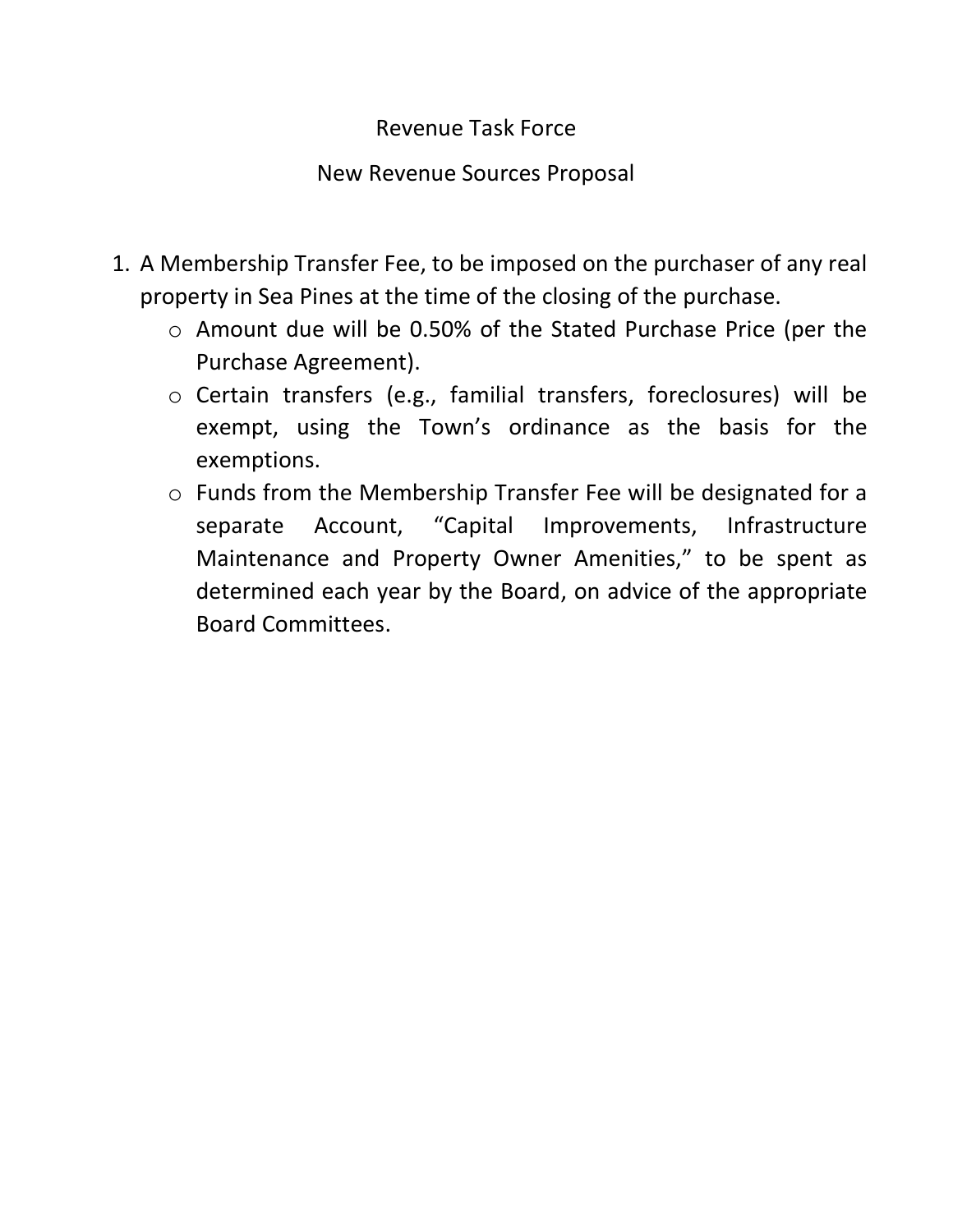- 2. An Annual "Rental Property Business Registration" Fee, to be imposed on any residential property owner who desires to rent their property on either a short term (weekly or monthly) or long term (terms of at least six months or longer) basis (including those managed by the Resort) for each separate property being rented.
	- Amount will be based on the number of bedrooms in the property being rented:
		- $\circ$  \$300 for each rental unit of 2 bedrooms or less;
		- o \$700 for each rental unit of 3-5 bedrooms
		- o \$1000 for each rental unit of 6 or more bedrooms
	- o All renting properties should be subject to any penalties adopted by the Board from time to time for failure to register and pay the Registration Fee (e.g., loss of certain privileges or the potential of a lien on the property for the unpaid amounts), whether they want to purchase weekly passes or not.
		- o By-laws need to be amended to clarify and confirm Board's ability to file a lien against any property owner for failure to pay required fees.
	- $\circ$  Only those properties for which the property owner has paid the Rental Property Business Registration Fee should be allowed to purchase the \$15 Weekly Gate Pass for their renters.